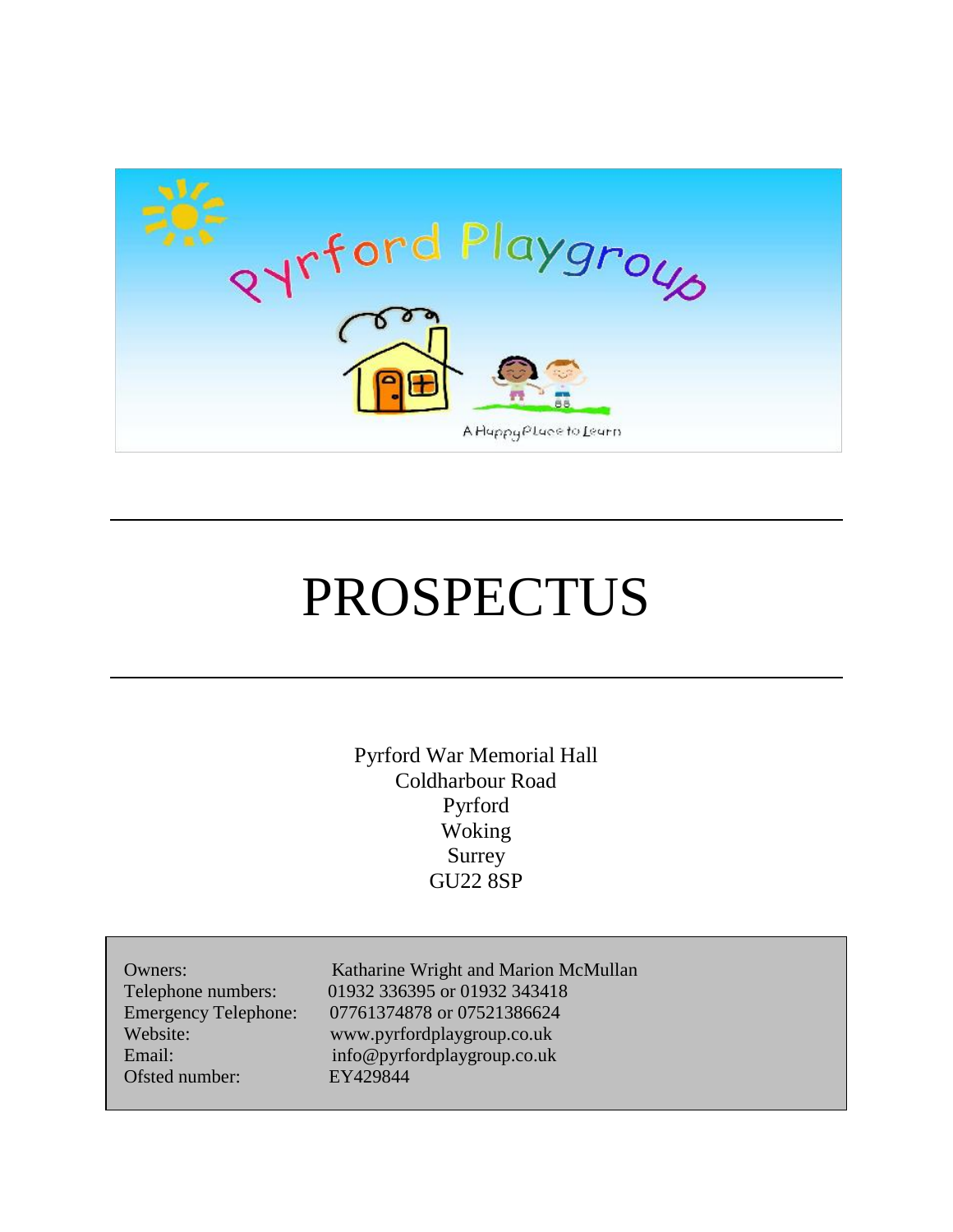## **About Us**

Pyrford Playgroup is a popular pre-school for children from ages 2-5years. It was established in the 1970's and has become well known in the local community as a friendly and well organised playgroup providing good early years education. The playgroup is owned and managed by two local mums, Katharine Wright and Marion McMullan and enjoys strong links in the community and with the local school, Pyrford C of E Primary school.

The playgroup is held in Pyrford's Village Hall and the large, bright hall offers a stimulating and secure place for children to settle, learn and develop. There is a purpose built, well equipped outdoor play area and the playgroup also has the use of the adjoining cricket field where the children and staff enjoy the space and fresh air. The Village Hall has a large car park which makes picking up and dropping off easy.

Pyrford Playgroup is open 38 weeks of the year (in line with Surrey County Council school term time). Sessions run Monday to Friday, 9.00am to 12.00pm. It is registered with Ofsted to care for 29 children per session. The playgroup undergoes continuous monitoring procedures to ensure standards are upheld and close contact is maintained with support teams from Surrey County Council. For a copy of the playgroup's latest inspection report, please contact us or see the link on our website.

#### **Mission Statement**

*At Pyrford Playgroup, we aim to create a happy environment in which to bring out the best in every child..*

Each child is unique and will be encouraged to develop at their own pace and in accordance with their stage of development. The children are treated with equality of opportunity and with respect. Their happiness and well being is paramount

We operate a policy of Equal Opportunities, welcoming all children, parents/carers, visitors and staff to the playgroup, regardless of colour, race, nationality, disability, ability, religion, ethnic or national origin, gender or marital status. We will do all that we can to accommodate any special requirements that this may involve.

Alongside parents/carers and support teams from the Early Years and Childcare Service, we provide children with the stimuli, resources and opportunities to enable them to reach their full potential. Learning through play is at the heart of all our session activities.

## **Learning and Development**

## **The Early Years Foundation Stage**

The provision at Pyrford Playgroup for children's development and learning is guided by the Early Years Foundation Stage (EYFS). The EYFS is a framework that divides children's learning into three prime areas as follows:

1 Personal, Social and Emotional Development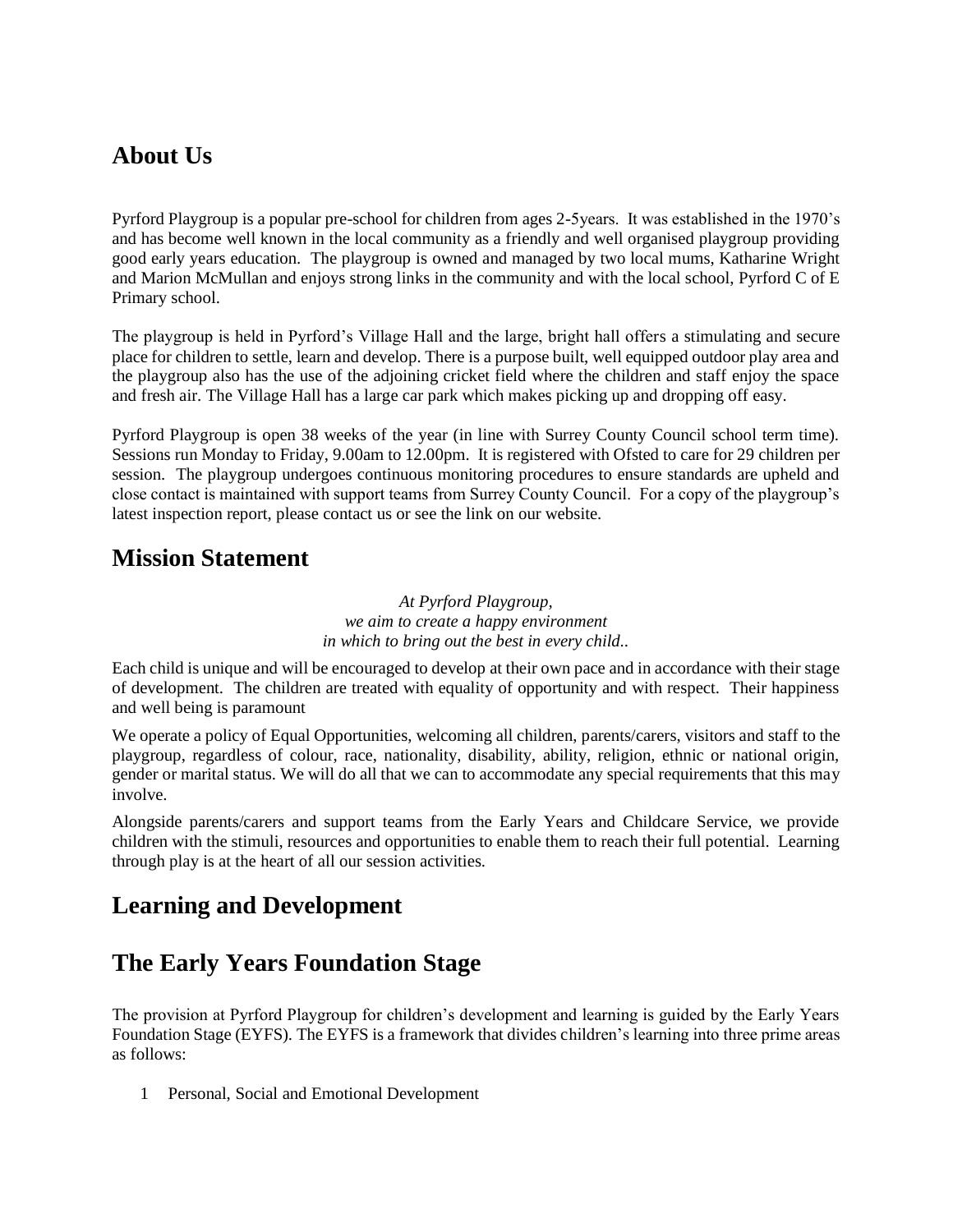- 1 Communication and Language
- 2 Physical Development

In addition there are four specific areas

- 1 Literacy
- 2 Mathematics
- 3 Understanding the World
- 4 Expressive arts and design

Each of these learning areas is broken down into statements of development, from birth to age five. They culminate in a set of Early Learning Goals which state what it is expected children will know, and will be able to do, by the end of their Reception year at primary school.

Each child will have a "Learning Journey", which is a record of their development throughout their time at Playgroup.

#### **Key Person and assessments**

Each child is assigned a 'key worker' who is initially a point of contact and a focus for helping to settle their nominated children. They are also responsible for maintaining the relevant Learning Journey. This is done by observation of the child, and communication with other staff. We collect information about the children's needs, activities, interests and achievements and document their progress in their "Learning Journey". We then use this information to plan their next steps.

In addition, we ask parents to contribute to the Learning Journey by sharing information about their child's development outside the playgroup setting.

## **Special Educational Needs**

Each child will be able to progress at his/her own rate in all areas of development. Katharine Wright is the nominated SENCO (Special Educational Needs Coordinator). A detailed policy can be viewed online or by request, and discussion with your child's key person or the playgroup's manager is welcomed.

## **Staff**

We have a strong team of qualified and mature staff who have extensive and practical experience in childcare and development. We ensure that all staff benefit from opportunities to develop as professionals and train for recognised qualifications.

The playgroup maintains the ratio of adults to children as set out in the Early Years Foundation Stage Statutory Framework and all staff and helpers working at the playgroup will have completed an Enhanced CRB Disclosure.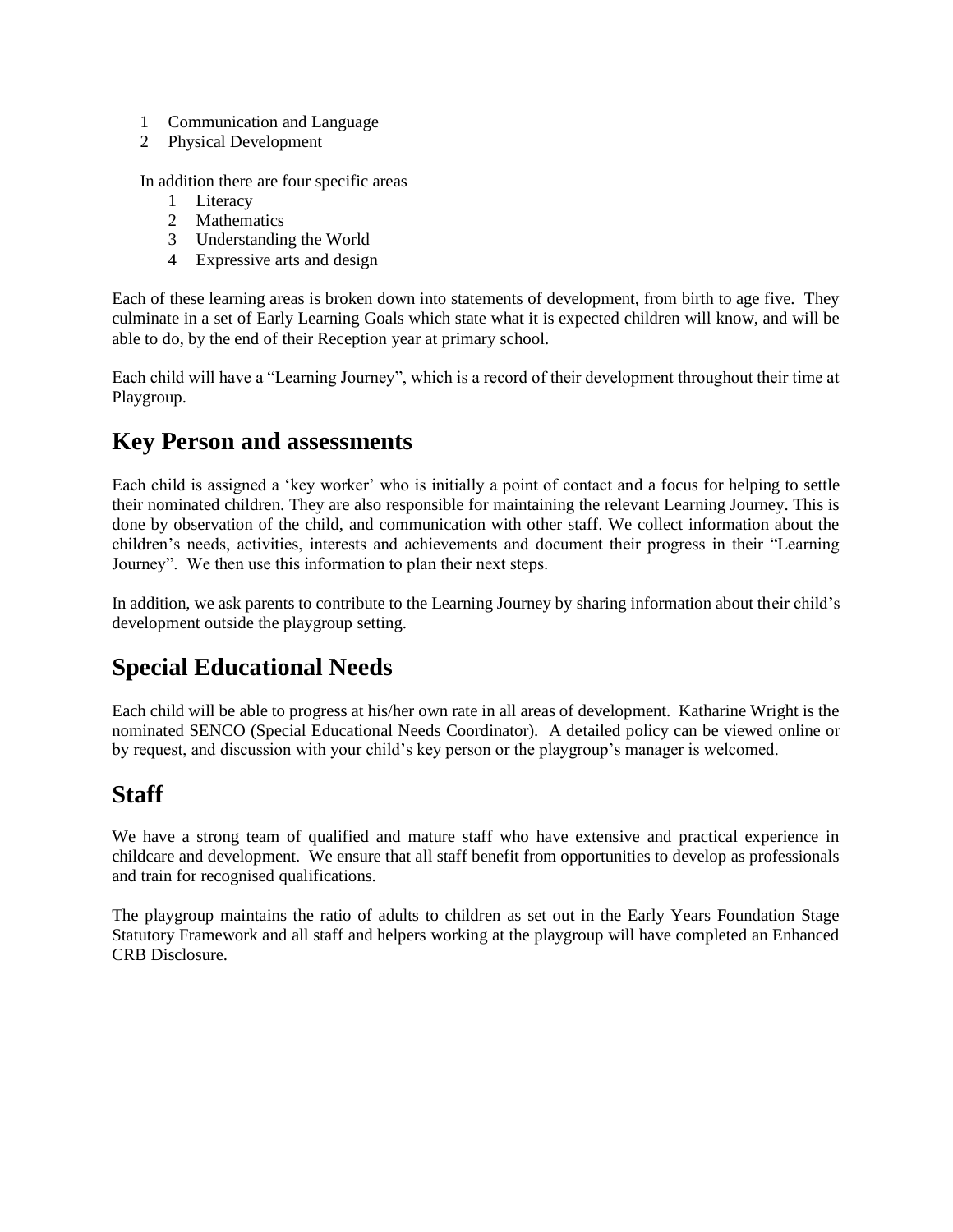## **How parents can take part in the setting**

Pyrford Playgroup believes that parents/carers are the most important educators of their children and we would like to work with you to provide the best care and education for your child. We therefore encourage you to take part in making the playgroup a welcoming and stimulating place by:-

- 1 Frequently exchanging knowledge about your child's needs, activities, interests and progress with our staff. You are welcome to chat informally to your child's key person (or any member of staff) at pick up or drop off, or agree a time to get together at a later date for a more detailed discussion.
- 2 Offering to take part in a session, by sharing your own special interests, languages, or skills with the children at playgroup. There may also be festivals or special occasions celebrated in your culture that you could share with the children.
- 3 Taking part in events and informal discussions about the activities provided by the playgroup. Please watch our notice boards for plans for the week and notices about activities that we are focusing on. Your comments and feedback are always welcome.
- 4 Joining in any community activities in which the playgroup takes part. For example the annual Flower Show

#### **The session**

The organisation of our playgroup session begins with the unique child, each one bringing their own values and interests. From here we embrace the child's capacity to *play* with their ideas and make sense of the world around them. By giving the children a secure and stimulating environment in which to play, and with skilled adult intervention, we strive to challenge their ideas and understanding.

We also plan a broad curriculum, whereby children are helped and encouraged to take part in adult-led small or large group activities. These group activities introduce them to new experiences, help them gain new skills and learn to work with others. Children also learn to work through a task to completion.

A plan showing an outline of the playgroup session is displayed on our notice board.

# **Starting at Pyrford Playgroup**

We want your child to feel happy and safe with us and we will work with you to decide on how to help your child to settle. The playgroup has an Admissions policy, a copy of which can be viewed on the website or provided upon request.

# **Clothing**

We ask that children are dressed comfortably for both indoor and outdoor play. We access the outdoor area even when the weather is cold so it is essential that the children have cardigans, fleeces and coats and footwear suitable for wet grass.

We supply aprons for messy play, art and craft activities.

We encourage children to gain the skills required to become independent and competent in looking after themselves. These include taking themselves to the toilet and taking off and putting on outdoor clothes. We will of course give help and supervision to any child as necessary.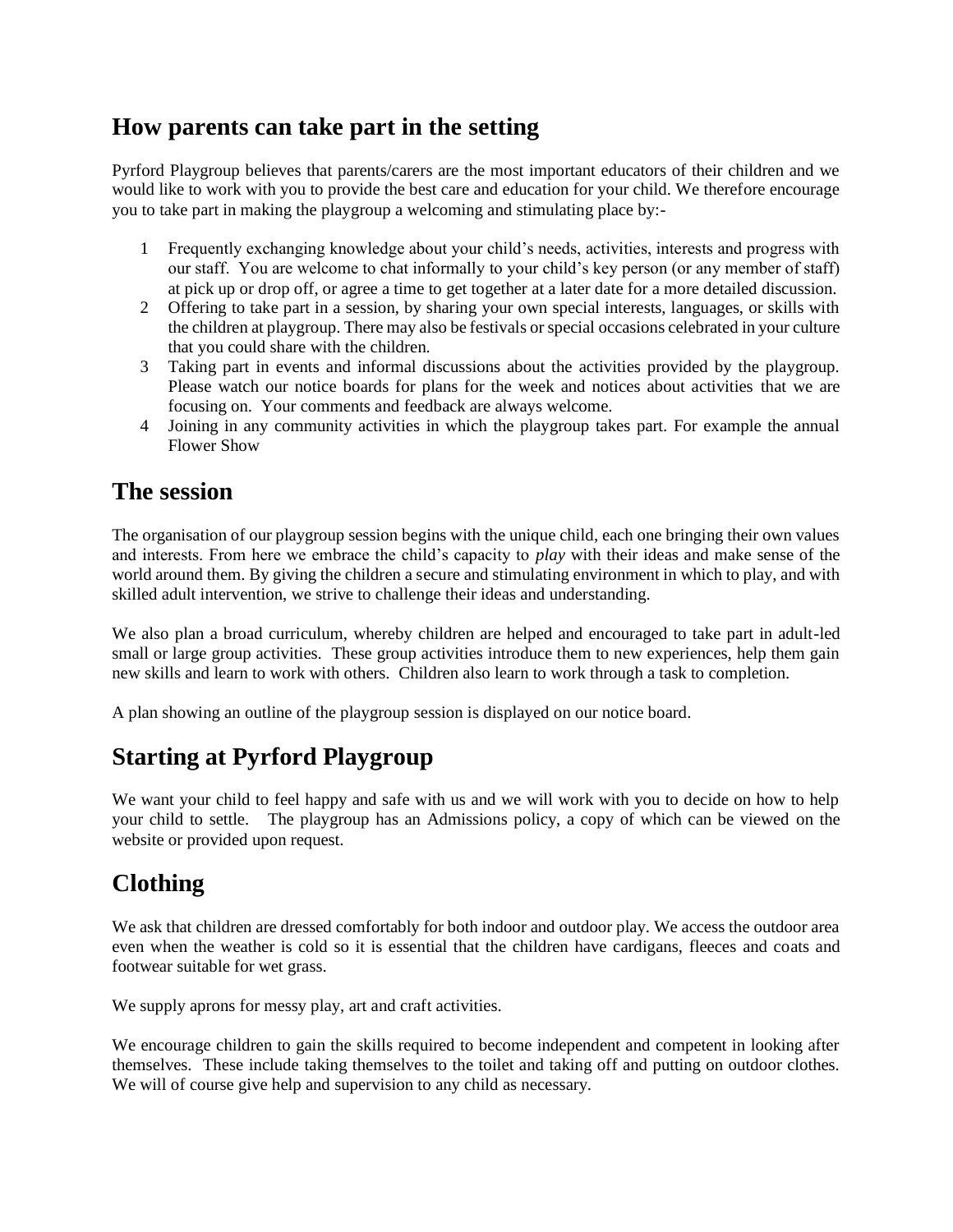Clothing, bags, shoes and welly boots should all be clearly named. In addition, clothing that is easy for them to manage will help them gain the skills to become independent.

We ask that you pack a change of clothes, nappies, wipes and nappy sacks (if required) in your child's bag.

#### **Snack time**

We provide a mid morning snack and children are encouraged to develop independence by selecting their own snack and drink from a 'Snack Bar.' Children can choose from crackers and selection of fruit and/or vegetables. Milk or water is available and the snack bar remains open for a period of approximately one hour for the children to access in their own time, so that we avoid interrupting their learning. It is a social occasion in which children and adults sit down together. Water is available for children at all times.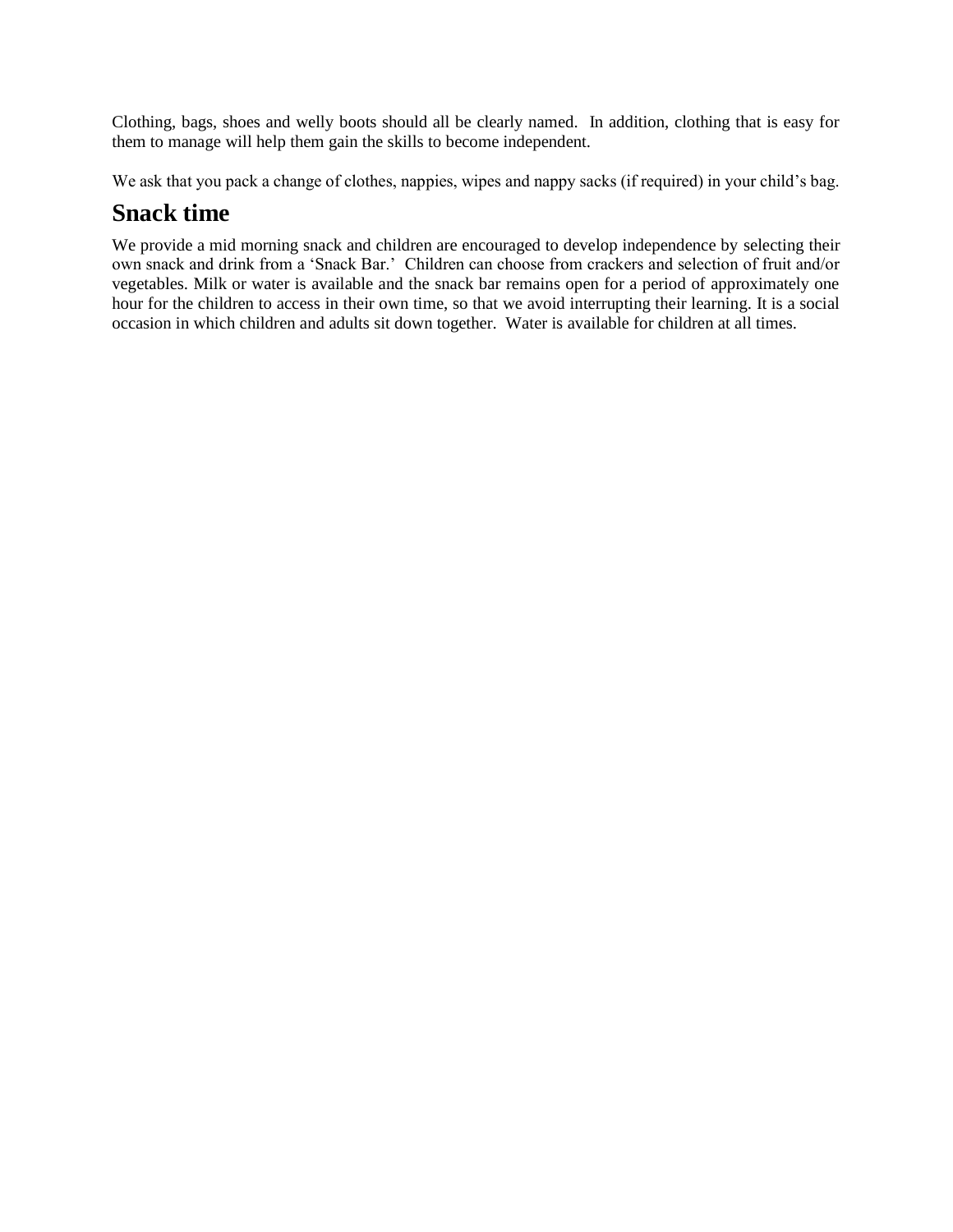## **Policies**

Copies of all of our policies are available to read at any time and are held in a file at Playgroup. They are also available on our website and we request all parents/carers take the time to read these.

Our policies are as follows:-

- 1 Safeguarding
- 2 Behaviour
- 3 Equality of opportunities
- 4 Special educational needs
- 5 Admissions
- 6 Infection control
- 7 Administration of medications
- 8 Complaints, concerns and compliments
- 9 Arrival and collection of children
- 10 Late or non-collection of child
- 11 Security and missing child
- 12 Emergency closure
- 13 Evacuation
- 14 Health and safety

It is important that the staff and parents of Pyrford Playgroup work together to adopt these policies.

#### **Terms and conditions**

- 1 To register your child at Pyrford Playgroup, we will ask you to complete an initial information form and a pay a £25 deposit to secure the place. This deposit is refundable when your child starts at the playgroup. Please make cheques payable to "Pyrford Playgroup LLP". Please see our Admissions policy for general information and how our waiting list operates.
- 2 Before joining, we will ask you to complete a full Registration form for your child. This will cover lots of important information.
- 3 Current session price for 2 year olds until the term after their 3rd birthday is £18.00. Fees are reviewed annually.
- 4 Funding from the local authority (Early Years Free Entitlement, EYFE), up to 15 hours a week at Pyrford Playgroup, is available for children from the term after the child's third birthday. You will be given the relevant funding forms to complete.
- 5 We accept electronic childcare vouchers. Please check with us as soon as possible, that the playgroup is registered with the childcare voucher company that you wish to use. Electronic vouchers should reflect the invoice total. If the childcare voucher total is less than the invoice total, the difference should be made up by cheque/cash.